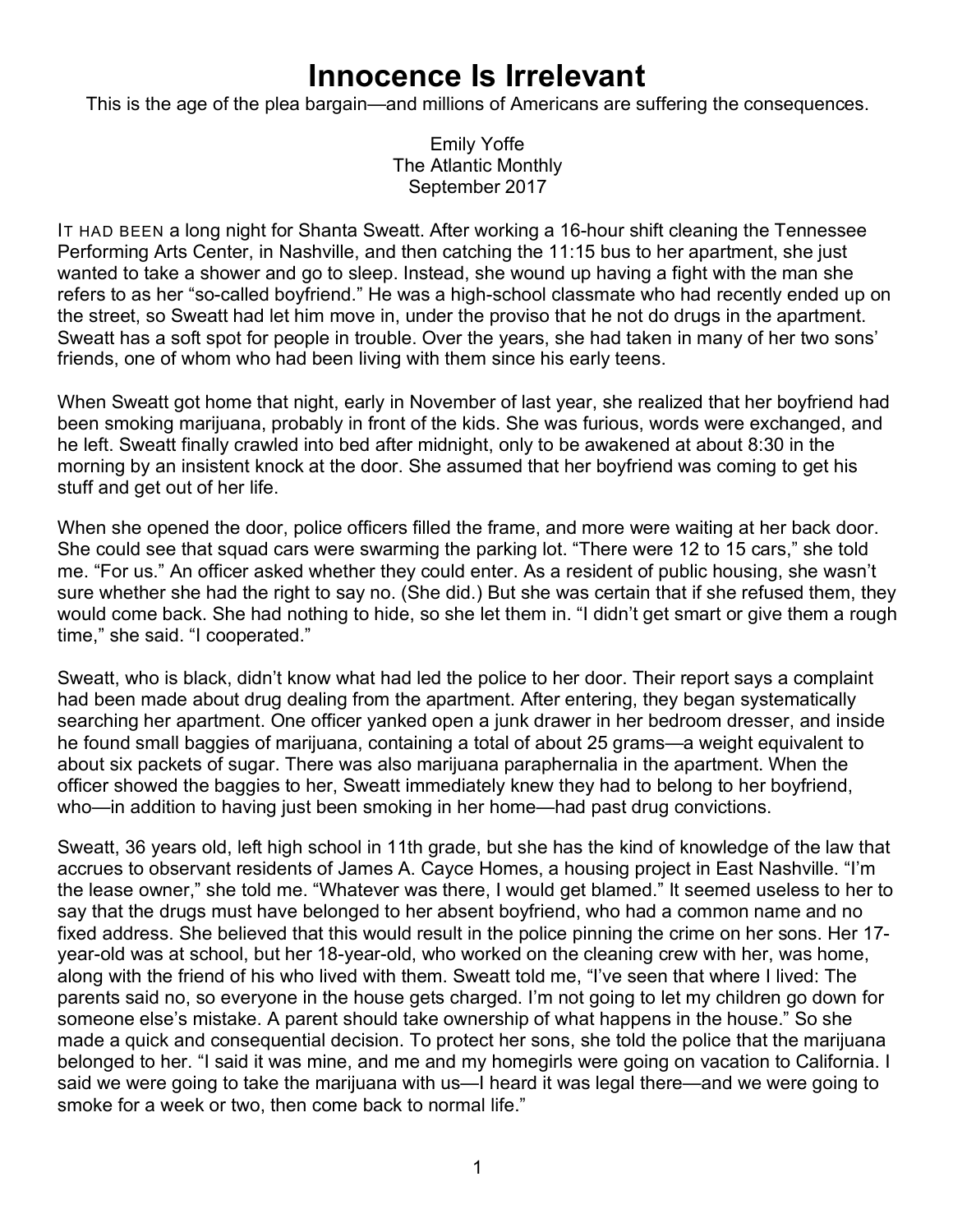Sweatt told me this two-months after her arrest. She and I were sitting in a conference room at the Metropolitan Public Defender's Office, in downtown Nashville. She was dressed for work in a black sweatshirt, sweatpants, and sneakers. A large ring of keys attached to her belt bespoke her responsibilities as a janitorial supervisor at the arts center, just a few blocks away. I asked how she had come up with such a specific story on the spot. "It's a dream," she said. "I heard California is more lively, more fun, than Nashville. The beaches are pretty. The palm trees." For a moment she looked as if she could actually see the surf. She was born and raised in East Nashville and has spent almost her entire life within the same few square miles. She had no plans to vacation in California, or anywhere else. "All I do is work and take care of my sons," she said.

The police seemed to believe her story (the arrest warrant noted her upcoming trip) and drove her downtown, where they put her in a holding room. By 1 o'clock that afternoon, her bail had been set at \$11,500. To be released, she needed to get \$1,150 to a bail bondsman. She contacted a friend, and they each paid half. ("That's gone," she says.) She assumed she'd be out in time to get to work that evening, but the money didn't clear until almost nine, minutes before she was to be sent to jail in shackles. A court date was set for January. Sweatt was facing serious charges with serious consequences, and she was advised to get an attorney.

The fallout began even before the court rendered judgment in her case. Under the rules of the housing agency, her arrest prompted her eviction, which scattered her family. Sweatt moved into a cheap motel, and her sons moved in with her mother, although she still managed to see them every day. She tried to get enough money together to hire what she calls "a regular lawyer," meaning a private attorney, but failed. So in January she turned to the public defender's office—a choice that many people in her situation make reluctantly. That's because of the common misperception, I was told by Dawn Deaner, the head of the office, that public defenders are nothing more than "public pretenders" who are "paid to plead [their clients] guilty."

Sweatt's case was assigned to a lawyer named Ember Eyster. At their first meeting, Sweatt felt reassured. As she put it to me, "Ember wears a dress that says, *I'm going to take you down!*" During their 75-minute discussion, Eyster asked Sweatt what her goals were, and Sweatt responded with a big one: no incarceration. She couldn't bear the idea of being away from her boys. At Eyster's request, Sweatt gathered her time sheets from work and dropped them off at Eyster's office. Eyster planned to use them as evidence that Sweatt was too busy mopping the floors at the arts center day and night to be a drug trafficker.

The next time Eyster and Sweatt saw each other was two weeks later, in court. Sweatt had been charged with a Class D felony, which carried a two-to-12-year prison sentence, and a misdemeanor related to the paraphernalia. Exactly what punishment she would face depended largely on how the district attorney's office weighed several factors. First, there was her confession. Second, there was the police account of the circumstances of the arrest. Third, there was the fact that she lived within 1,000 feet of an elementary school, which meant it was possible that the charges against her would be "enhanced." Finally, there was the fact that she already had a criminal history. In years past, she had pleaded guilty to several minor misdemeanors (most for driving with a suspended license) and one felony. The felony conviction resulted from her involvement in a 2001 robbery at a Jack in the Box. As Sweatt tells it, friends had discussed committing a robbery at the restaurant, where she worked, and then surprised her by actually carrying one out. She was arrested and pleaded guilty to a charge of "facilitation," and in exchange got three years of probation. "I have never gotten into trouble since," she told me, "except for driving without a license." She now relies on the bus.

Eyster believed that Sweatt was innocent of the drug charges against her. "This is a hardworking woman who lived in a heavily policed community for 10 years," she told me. "If she were a drug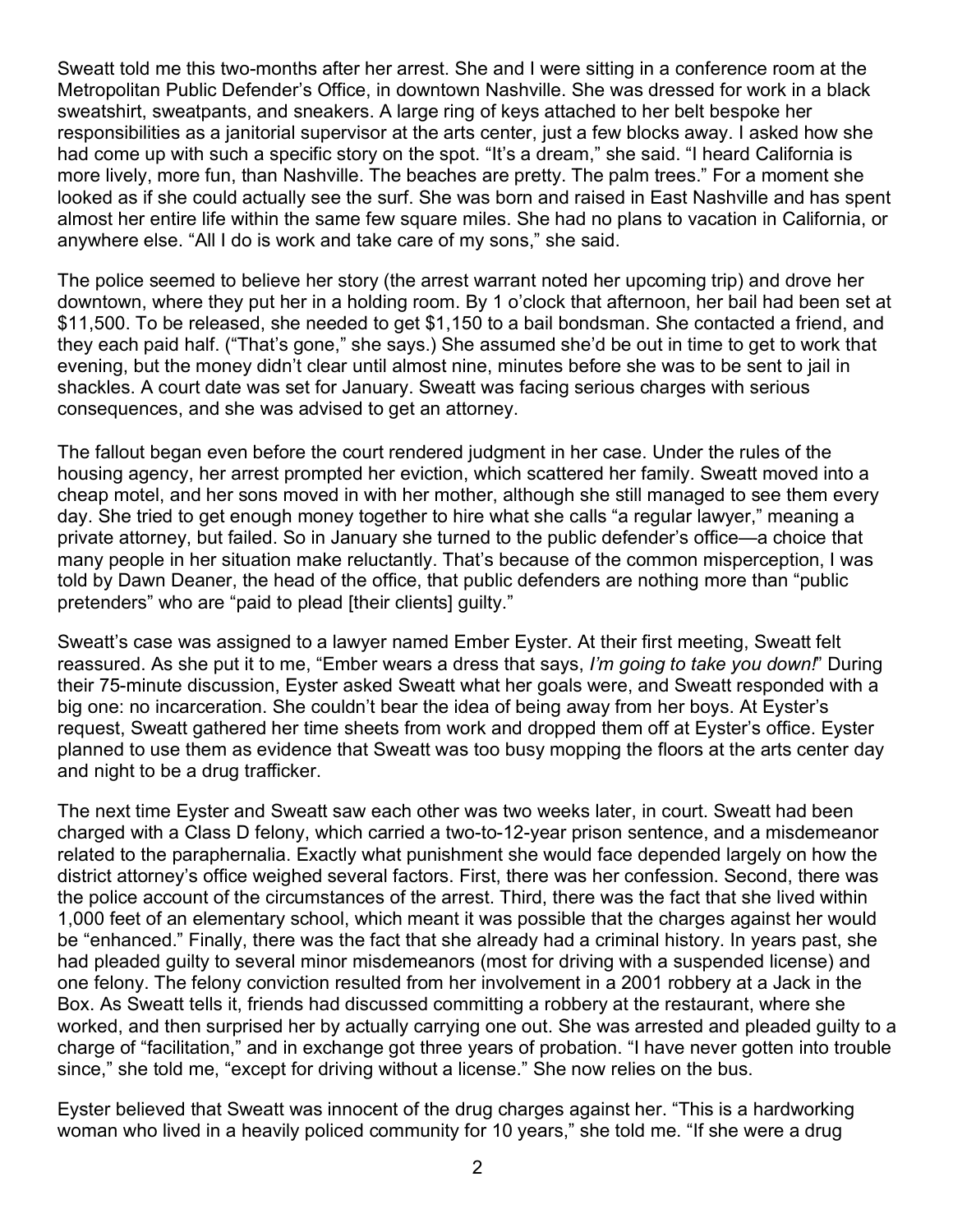dealer, she would have already been evicted. She doesn't have a history of drug use." But the idea of taking this case to trial was a nonstarter. The best path forward, Eyster decided, was to humanize Sweatt to the prosecutor—hence those time sheets—and then try to negotiate a plea bargain. In exchange for a guilty plea, the prosecutor might not recommend a prison sentence.

The strategy worked. The prosecutor reduced the charge from a felony to a Class A misdemeanor and offered Sweatt a six-month suspended sentence (meaning she wouldn't have to serve any of it) with no probation. Her paraphernalia charge was dismissed, and her conviction would result in a fine and fees that totaled \$1,396.15.

Upon hearing the news, Sweatt embraced Eyster and wept with joy. Then she stood before the judge and pleaded guilty to a crime she says she did not commit.

THIS IS THE AGE of the plea bargain. Most people adjudicated in the criminal-justice system today waive the right to a trial and the host of protections that go along with one, including the right to appeal. Instead, they plead guilty. The vast majority of felony convictions are now the result of plea bargains—some 94 percent at the state level, and some 97 percent at the federal level. Estimates for misdemeanor convictions run even higher. These are astonishing statistics, and they reveal a stark new truth about the American criminal-justice system: Very few cases go to trial. Supreme Court Justice Anthony Kennedy acknowledged this reality in 2012, writing for the majority in *Missouri v. Frye*, a case that helped establish the right to competent counsel for defendants who are offered a plea bargain. Quoting a law-review article, Kennedy wrote, " 'Horse trading [between prosecutor and defense counsel] determines who goes to jail and for how long. That is what plea bargaining is. It is not some adjunct to the criminal justice system; it is the criminal justice system.' "

Ideally, plea bargains work like this: Defendants for whom there is clear evidence of guilt accept responsibility for their actions; in exchange, they get leniency. A time-consuming and costly trial is avoided, and everybody benefits. But in recent decades, American legislators have criminalized so many behaviors that police are arresting millions of people annually—almost 11 million in 2015, the most recent year for which figures are available. Taking to trial even a significant proportion of those who are charged would grind proceedings to a halt. According to Stephanos Bibas, a professor of law and criminology at the University of Pennsylvania Law School, the criminal-justice system has become a "capacious, onerous machinery that sweeps everyone in," and plea bargains, with their swift finality, are what keep that machinery running smoothly.

Because of plea bargains, the system can quickly handle the criminal cases of millions of Americans each year, involving everything from petty violations to violent crimes. But plea bargains make it easy for prosecutors to convict defendants who may not be guilty, who don't present a danger to society, or whose "crime" may primarily be a matter of suffering from poverty, mental illness, or addiction. And plea bargains are intrinsically tied up with race, of course, especially in our era of mass incarceration.

As prosecutors have accumulated power in recent decades, judges and public defenders have lost it. To induce defendants to plead, prosecutors often threaten "the trial penalty": They make it known that defendants will face more-serious charges and harsher sentences if they take their case to court and are convicted. About 80 percent of defendants are eligible for court-appointed attorneys, including overworked public defenders who don't have the time or resources to even consider bringing more than a tiny fraction of these cases to trial. The result, one frustrated Missouri public defender complained a decade ago, is a style of defense that is nothing more than "meet 'em and greet 'em and plead 'em."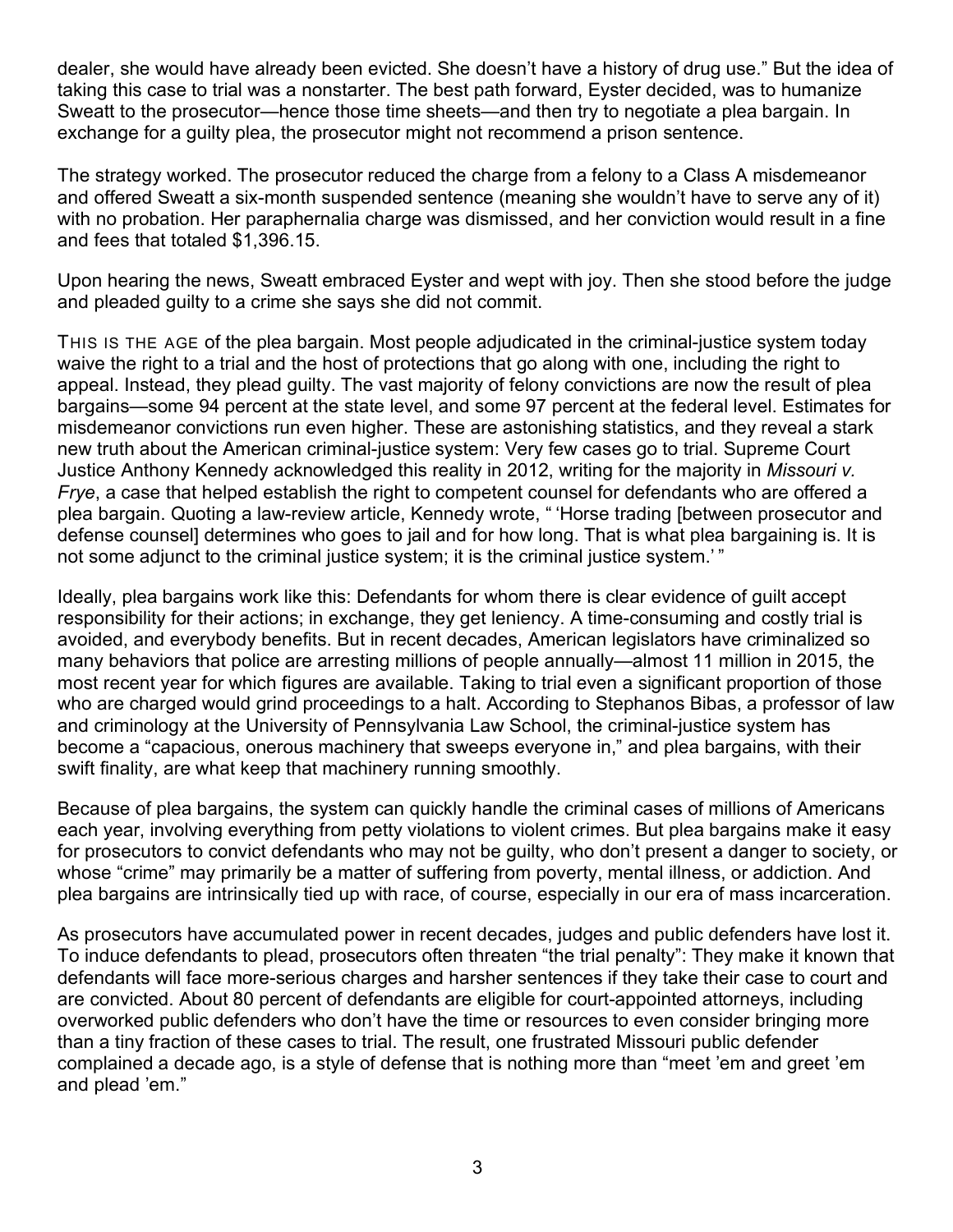According to the Prison Policy Initiative, 630,000 people are in jail on any given day, and 443,000 of them—70 percent—are in pretrial detention. Many of these defendants are facing minor charges that would not mandate further incarceration, but they lack the resources to make bail and secure their freedom. Some therefore feel compelled to take whatever deal the prosecutor offers, even if they are innocent.

Writing in 2016 in the *William & Mary Law Review*, Donald Dripps, a professor at the University of San Diego School of Law, illustrated the capricious and coercive nature of plea bargains. Dripps cited the case of Terrance Graham, a black 16-year-old who, in 2003, attempted to rob a restaurant with some friends. The prosecutor charged Graham as an adult, and he faced a life sentence without the possibility of parole at trial. The prosecutor offered Graham a great deal in exchange for a guilty plea: one year in jail and two more years of probation. Graham took the deal. But he was later accused of participating in another robbery and violated his probation—at which point the judge imposed the life sentence.

What's startling about this case, Dripps noted, is that Graham faced two radically different punishments for the same crime: either be put away for life or spend minimal time behind bars in exchange for a guilty plea. In 2010, the Supreme Court ruled, in *Graham v. Florida*, that the punishment Graham faced at trial was so cruel and unusual as to be unconstitutional. The Court found that a juvenile who did not commit homicide cannot face life without parole.

Thanks in part to plea bargains, millions of Americans have a criminal record; in 2011, the National Employment Law Project estimated that figure at 65 million. It is a mark that can carry lifetime consequences for education, employment, and housing. Having a record, even for a violation that is trivial or specious, means a person can face tougher charges and punishment if he or she again encounters the criminal-justice system. Plea bargaining has become so coercive that many innocent people feel they have no option but to plead guilty. "Our system makes it a rational choice to plead guilty to something you didn't do," Maddy deLone, the executive director of the Innocence Project, told me. The result, according to the late Harvard law professor William J. Stuntz, who wrote extensively about the history of plea bargains in *The Collapse of American Criminal Justice* (2011), is a system that has become "the harshest in the history of democratic government."

TO LEARN MORE about how plea-bargaining works in America today, I went to Nashville, where Shanta Sweatt entered her plea. A blue county in a red state, Davidson County, which includes Nashville, has a population of about 680,000. According to District Attorney Glenn Funk, Nashville– Davidson County handles about 100,000 criminal cases a year, 70 percent of which are misdemeanors, 30 percent felonies. Last year, attorneys in the public defender's office dealt with 20,000 misdemeanors and 4,900 felony cases. Of all the defendants processed in Nashville– Davidson County last year, only 86 had their cases resolved at trial.

During my week in Nashville, I attended hearings at the courthouse on a full range of cases. I sat in on the plea discussions between an assistant district attorney and two public defenders. I observed a public defender in conversation with jailed defendants facing felony charges. I saw justice meted out courtroom by courtroom, often determined in part by the attitude, even the mood, of the prosecutor. My experience may not have been representative, but over the course of five days, I saw few defendants who had harmed someone else. Those who were facing felony charges had been arrested for drug offenses; some were clearly addicts with mental-health problems.

I started with the misdemeanor-citation docket, which covers the lowest-level offenses. The defendants on the courtroom benches were white, black, and Latino. Sartorial guidelines were posted on the doors: no "see-through blouses," no "exposed underwear," no "sagging pants." Ember Eyster,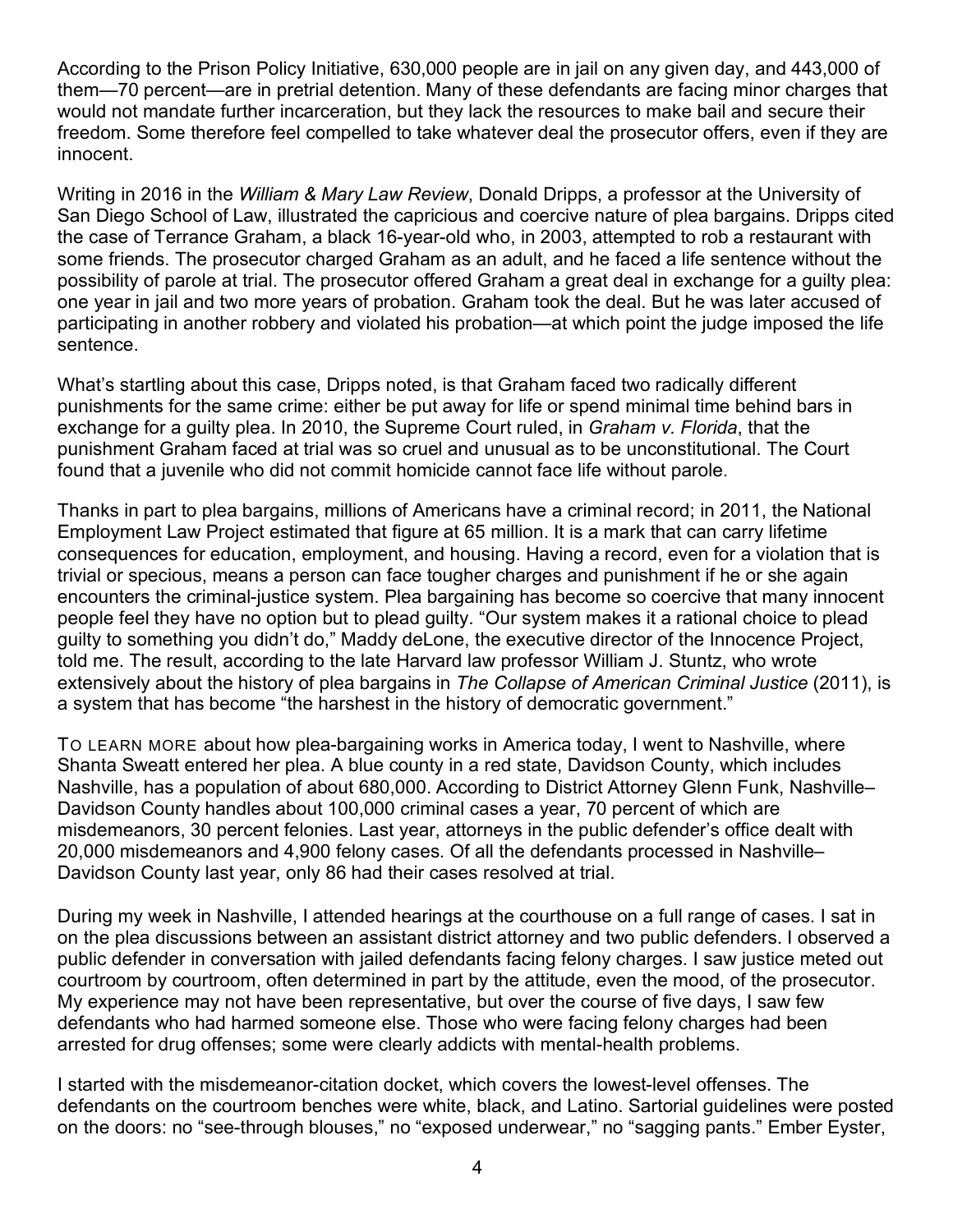Shanta Sweatt's attorney, was at the courthouse, but very few of the defendants in court that day had requested the services of a public defender or were accompanied by a lawyer.

Misdemeanors are lesser offenses than felonies and are supposed to result in limited penalties. In Tennessee, Class A misdemeanors are sometimes referred to as 1129s: convictions that carry a maximum sentence of 11 months and 29 days. Many people convicted of misdemeanors are given probation or a suspended sentence or simply "time served"—that is, the amount of time they spent waiting in jail for their case to be heard because they couldn't make bond. The most-minor offenses can result in being required to take a class or do community service. Getting put through the system often also means accruing fines, fees, and court costs, which in a single case can run to more than \$1,000. The punishments are not designed to be severe, or to create long-lasting consequences. But for many people they do.

Millions of people each year are now processed for misdemeanors. In a 2009 report titled "Minor Crimes, Massive Waste," the National Association of Criminal Defense Lawyers described a system characterized by "the ardent enforcement of crimes that were once simply deemed undesirable behavior and punished by societal means or a civil infraction punishable by a fine."

In Nashville, I was struck by how many people were in court because they had been picked up for driving with a suspended license. It's a common practice, I learned, for states to suspend the licenses of people who have failed to pay court costs, traffic fines, or child support. In 2011, for example, Tennessee passed a law requiring the suspension of licenses for nonpayment of certain financial obligations. Both Glenn Funk, who must enforce this law, and Dawn Deaner, the head of the public defender's office, agree that it's absurd, in part because the scheme is almost perfectly designed to prevent the outcome it seeks. If people stop driving when their licenses are suspended, they may no longer be able to reliably get to work, which means they risk losing their jobs and going deeper into debt. As a result, many people whose licenses have been suspended drive anyway, putting themselves in constant jeopardy of racking up misdemeanor convictions. It is common for defendants charged with such minor infractions to represent themselves, even if they don't understand the consequences of pleading guilty, and even if there might be some mitigating circumstances that an attorney could argue on their behalf. Plead guilty to enough suspended-license misdemeanors, and a subsequent charge can be a felony.

Funk, who was elected in 2014, has stopped routinely jailing defendants arrested for driving with a suspended license. "Most of the time, driver's licenses are revoked because of poverty," he told me. "I want people to have a license. It gives them ownership in society." Deaner told me that about twothirds of the people listed on the citation docket are on there because of a driver's-license violation. And once their names are on the docket, the system strongly encourages them to plead guilty. "It's a hamster wheel of bureaucracy," she said, "that does no one any good."

PLEA BARGAINS DIDN'T exist in colonial America. Law books, lawyers, and prosecutors were rare. Most judges had little or no legal training, and victims ran their own cases (with the self-evident exception of homicides). Trials were brief, and people generally knew one another. By the 19th century, however, our modern criminal-justice system was coming into its own: Professional prosecutors emerged, more defendants hired lawyers to represent them, and the courts developed more-formal rules for evidence. Trials went from taking minutes or hours to lasting days. Calendars became clogged, which gave judges an incentive to start accepting pleas. "Suddenly, everybody operating inside the system is better off if you have these pleas," Penn's Stephanos Bibas told me.

The advantages of plea bargains became even clearer in the latter part of the 20th century, after the Supreme Court, under Chief Justice Earl Warren, issued a series of decisions, between 1953 and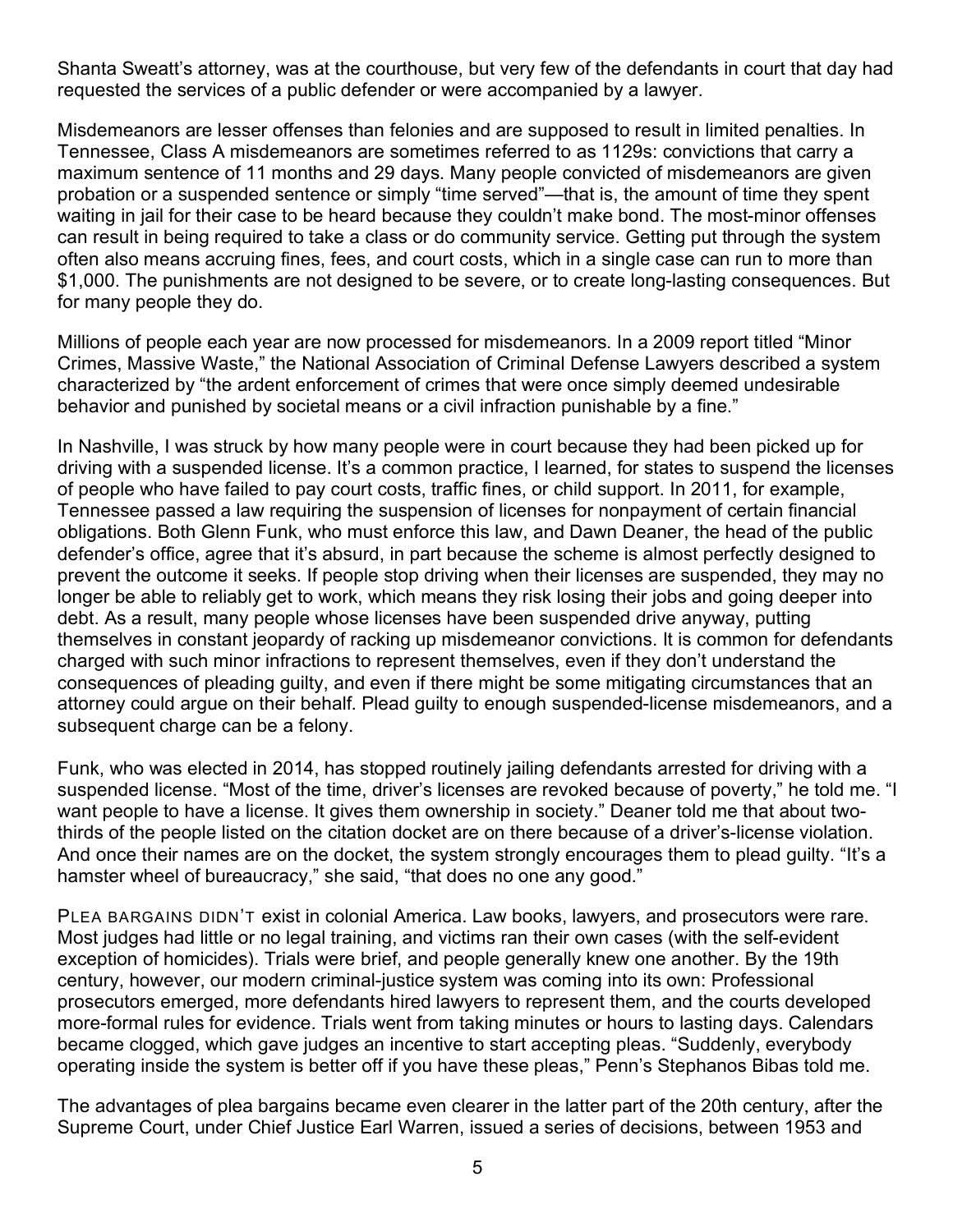1969, that established robust protections for criminal defendants. These included the landmark *Gideon v. Wainwright* and *Miranda v. Arizona* decisions, the former of which guaranteed the Sixth Amendment right to counsel in felony cases (since expanded to some misdemeanor cases), and the latter of which required that police inform those in their custody of the right to counsel and against self-incrimination. The Court's rulings had the inevitable effect of making trials lengthier and more burdensome, so prosecutors began turning more frequently to plea bargains. Before the 1960s, according to William J. Stuntz, between one-fourth and one-third of state felony charges led to a trial. Today the figure is one-twentieth.

The legal system provides few rules and protections for those who take a deal. In what has been described as one of the Court's earliest plea-bargain decisions, *Brady v. United States* (1970), the justices found that guilty pleas were acceptable as long as certain conditions were met, among them the following: Defendants had to have competent counsel; they had to face no threats, misrepresentations, or improper promises; and they had to be able to make their plea "intelligently."

This seemed eminently fair. But crime had already started to increase sharply. The rise provoked a get-tough response from police, prosecutors, and legislators. As the rate of violent crime continued to accelerate, fueled in part by the crack epidemic that started in the '80s, the response got even tougher. By the 1990s, the U.S. had entered what Donald Dripps calls "a steroid era in criminal justice," which continued even though violent crime peaked by 1992 and began its now-historic decline. In the late 20th century, legislators passed mandatory-minimum-sentence and "three strikes" laws, which gave prosecutors an effective bludgeon they could use to induce plea bargains. (Some "three strikes" laws result in life imprisonment for a third felony; hundreds of people in California received this punishment for shoplifting. California reformed its three-strikes legislation in 2012 to impose such punishments only for serious or violent felonies.)

The growth of the system took on a life of its own. "No one sets out to create bloated criminal codes," I was told by David Carroll, the executive director of the Sixth Amendment Center, which protects the right to counsel. "But once they exist, vast resources are spent to justify them." In response to the crime wave, the United States significantly expanded police forces to catch criminals, prosecutor's offices to charge them, and the correctional system to incarcerate them. Legislators have added so many acts to criminal codes that in 2013, Neil Gorsuch—now on the Supreme Court, but then an appellate judge—publicly raised concerns. In a speech sponsored by the Federalist Society, he asked, "What happens to individual freedom and equality—and to our very conception of law itself when the criminal code comes to cover so many facets of daily life that prosecutors can almost choose their targets with impunity?"

ONE MORNING IN NASHVILLE, I sat at the prosecutor's table with Emily Todoran, an assistant district attorney, and Ryann Casey and Megan Geer, two young public defenders. (Geer has since left for a private criminal-defense firm.) Before us was a two-inch stack of paperwork that included police reports on everyone who had been picked up the night before, for a variety of misdemeanor violations. None of those arrested had made bond ("Basically, it's all homeless offenses," Geer said), so everyone whose case was being assessed was waiting in jail.

Police officers have wide discretion in deciding whether a person is breaking the law, and they sometimes arrest people for such offenses as sleeping in public and sitting too long on a bench. One case involved a woman whose crime seemed to have been, in the words of the officer who filed the report, "walking down the road around 1:30 a.m." with "no legitimate reason." Casey told me before this meeting that she hoped to get all such cases dismissed. "Walking down the street!" she said. "Imagine if it was you."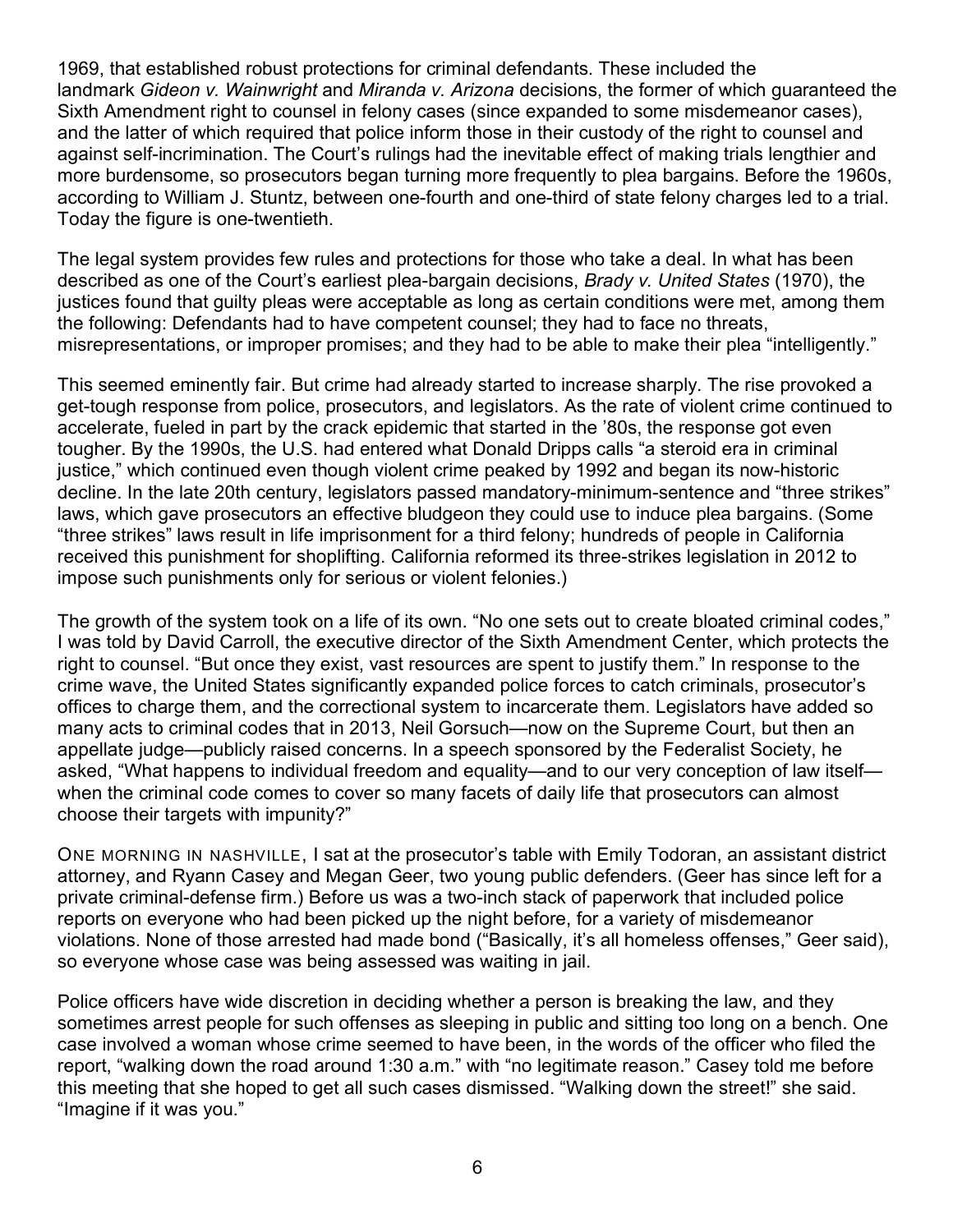Ember Eyster told me it's sometimes possible to get misdemeanor cases dismissed with a bit of investigation. Maybe a trespassing charge doesn't hold up, for example, because the property owner hadn't posted a NO TRESPASSING sign. But this takes time, and clients who can't make bond have to sit in jail until the job is done. It's a choice few are willing to make for the small chance of avoiding a conviction. Many clients tell Eyster as soon as they meet her that they want to plead guilty and get time served.

The choice makes sense under the circumstances. But anybody who makes it is incurring a debt to society that's hard, sometimes impossible, to repay. Those with a conviction in the United States can be denied public housing, professional licenses, and student loans. Many employers ask whether job applicants have been convicted of a crime, and in our zero-tolerance, zero-risk society, it's rational to avoid those who have.

People with a misdemeanor conviction who get picked up for another minor offense are more likely to face subsequent conviction—and that, according to Issa Kohler-Hausmann, an associate professor of law and sociology at Yale, is part of a deliberate strategy. Kohler-Hausmann made this case in a provocative 2014 *Stanford Law Review* article, "Managerial Justice and Mass Misdemeanors," about the rise of misdemeanor arrests in New York City, which occurred even as felony arrests fell. Authorities, she argued, tend to pay "little attention" to assessing "guilt in individual cases." Instead, they use a policy of "mass misdemeanors" to manage people who live in "neighborhoods with high crime rates and high minority populations." These defendants, she wrote, are moved through the criminal-justice system with little opportunity to make a case for themselves. They are simply being processed, and the "mode of processing cases" is plea bargaining. (This year, New York City settled a federal class-action lawsuit against it for issuing hundreds of thousands of unjustified criminal summonses.)

Sitting at the prosecutor's table that morning, I watched Todoran, Casey, and Geer read from the police reports and make deals. Such a ritual takes place, in one form or another, in the courts of each of the country's more than 3,000 counties, which make up what the Fordham University law professor John Pfaff has described in his book *Locked In* as "a vast patchwork of systems that vary in almost every conceivable way." We know little about what happens in these negotiations. Trials leave copious records, but many plea bargains leave little written trace. Instead, they are sometimes worked out in hurried hallway conversations—or, as I witnessed, in brief courtroom conferences.

CASEY: He was lying across a sidewalk over a vent, because it was cold.

TODORAN: Dismiss it. You've got to sleep somewhere.

CASEY: This one is for standing in front of a liquor store.

TODORAN: Dismiss. For so many of these things, a few hours in jail is punishment enough. GEER: This defendant was found in a car with marijuana and 0.7 grams of crack.

TODORAN: I guess we'll do time served.

CASEY: This man was at Tiger Mart. He was warned to leave earlier, and then came back. TODORAN: Thirty days suspended and stay away from Tiger Mart.

CASEY: This case, an officer heard him yelling and cussing and arrested him by the rescue mission.

TODORAN: Dismiss.

GEER: This is my favorite—the woman who was walking down the road. TODORAN: Dismiss.

For many of the cases, Todoran was making her decision in less than a minute. I felt I was watching justice dispensed at the pace of speed dating.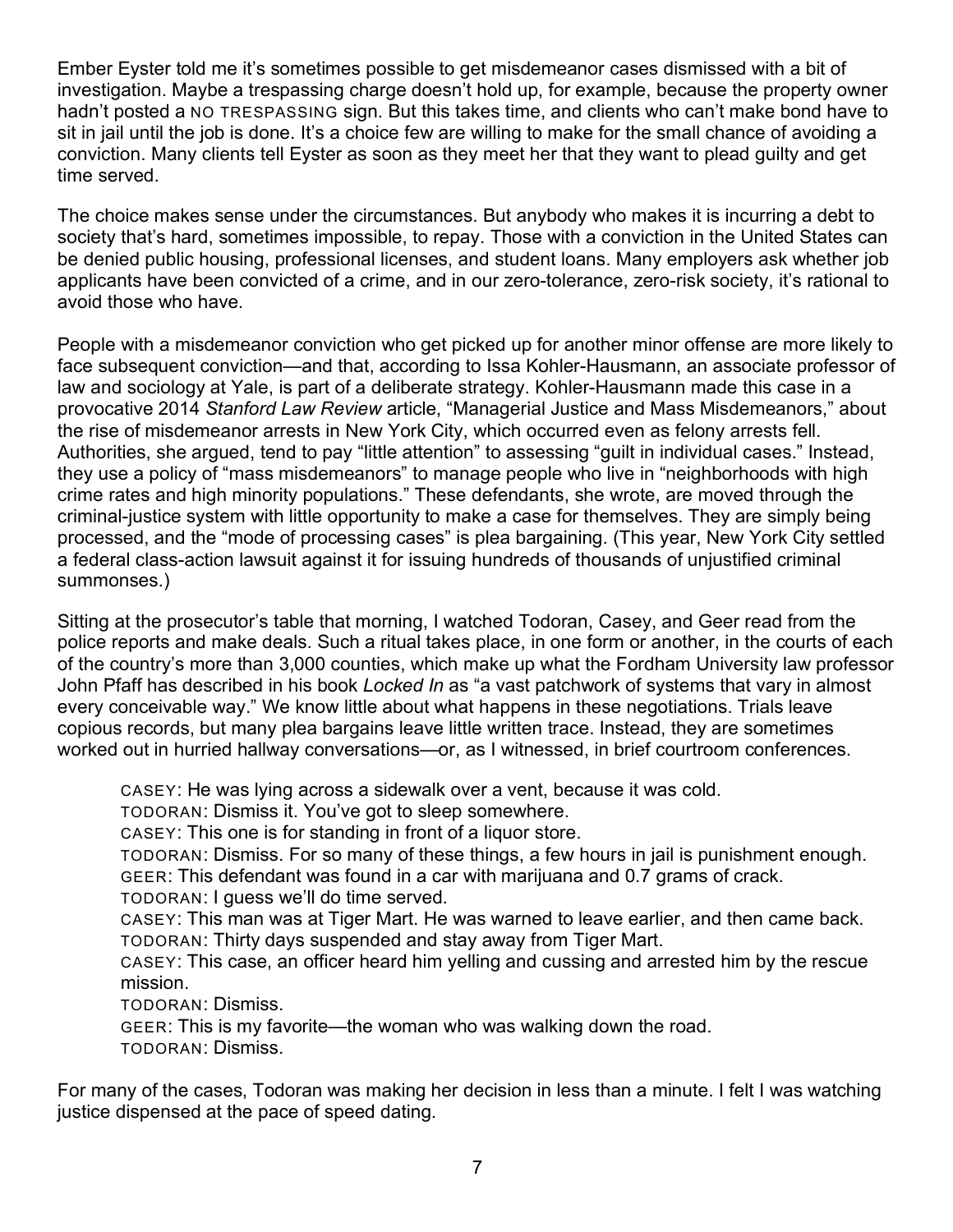CRITICS ON THE left and the right are coming to agree that our criminal-justice system, now so reliant on plea bargaining, is broken. Among them is Jed S. Rakoff, a United States district judge for the Southern District of New York, who wrote about the abuses of plea bargains in 2014, in *The New York Review of Books. "*A criminal justice system that is secret and government-dictated," he wrote, "ultimately invites abuse and even tyranny." Some critics even argue that the practice should be abolished. That's what Tim Lynch, the former director of the Project on Criminal Justice at the libertarian Cato Institute, believes. The Framers adopted trials for a reason, he has argued, and replacing them with plea bargains—for convenience, no less—is unconstitutional.

But plea bargains aren't going away, so reformers have practical suggestions for improving them. Bibas wants a "consumer-protection model." Shoppers, he told me, have more safeguards when making a credit-card purchase than defendants do when pleading guilty. He wants pleas to clearly explain several things: exactly what defendants are pleading to, what obligations (classes, probation) defendants are incurring, what the consequences of their failing to follow through would be, and what potential effects a guilty plea could have on their lives. He has also suggested a "cooling off" period before a defendant takes a plea in serious cases. Stuntz suggested giving those who plead guilty the same protections that are offered in the military system of justice. Before accepting a plea, military judges conduct inquiries to ensure that pleas were not made under duress, and that the facts support them. This, Stuntz argued, would shift some power from prosecutors back to judges and make pleas more legitimate, which in turn would produce "a large social gain."

No amount of tinkering, however, will matter much unless Americans stop trying to use the criminaljustice system as a tool for managing social ills. "Why are these cases being pumped into the system in the first place?" Bibas said to me. He's not alone in asking. Across the country, in red states and blue states, reformist state and district attorneys have recently been elected on platforms of rolling back harsh sentencing, reducing the enforcement of marijuana laws, and knocking down crimes from felonies to misdemeanors. And change is happening. Last year, for example, the New York City Council passed legislation that made offenses such as public drinking and urination civil rather than criminal violations, and thus subject largely to tickets and fines.

Paring back our criminal code and eliminating many mandatory minimum sentences will be crucial to reform. In the long-running War on Drugs, the government has regularly prosecuted people for possessing small amounts of illegal substances, or for merely possessing drug paraphernalia. Often, on the basis of no evidence beyond a police officer's assertion, officials have charged and prosecuted defendants for the more serious crime of "intent to sell." But during Prohibition, when the manufacture, transport, and sale of alcohol were federal crimes, Americans were not arrested by the millions and incarcerated for drinking. And they certainly didn't plead guilty to possessing martini glasses and other drinking paraphernalia.

To break the cycle, the United States will need to address the disparity in funding for the two sides of its legal system. According to Fordham's John Pfaff, of the \$200 billion spent on all criminal-justice activities by state and local governments in 2008, only 2 percent went to indigent defense. But the system needs more than just money, says Jonathan Rapping, who in 2014 won a MacArthur genius grant for his work as the founder of Gideon's Promise, which trains and supports public defenders around the country—including those in Nashville. What's necessary, Rapping argues, is a new mindset. Defenders need to push back against the assumption that they will instantly plead out virtually every client, rubber-stamping the prosecutor's offer. Ember Eyster did ultimately negotiate a plea bargain for Shanta Sweatt, but in doing so she pushed back, using all the tools at her disposal to ensure that Sweatt was not incarcerated.